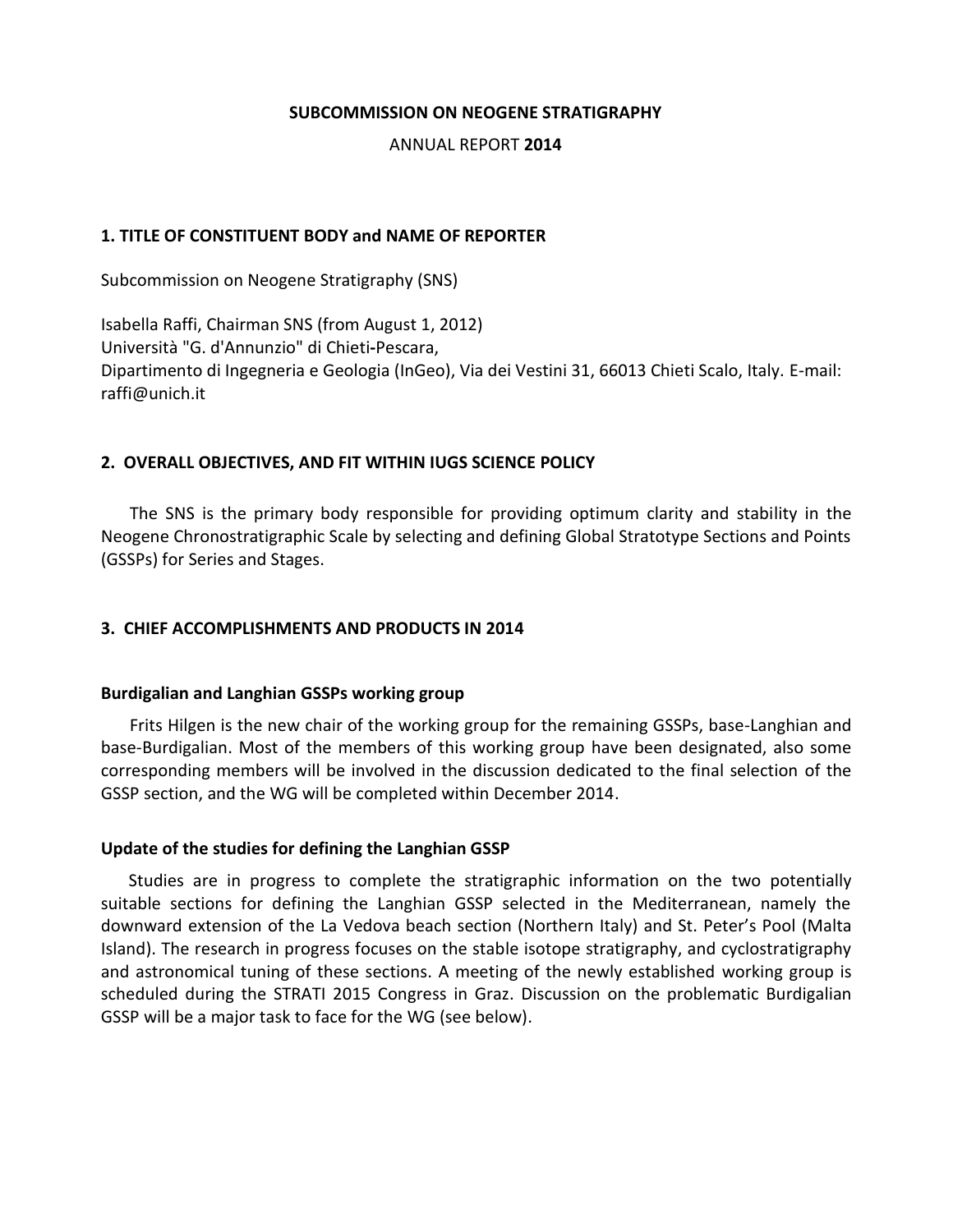#### **3b.** No major publications of subcommission work

#### **3c. CHIEF PROBLEMS ENCOUNTERED IN 2014**

As already stated in the previous reports, a problem that remains is the possible lack of suitable sections in the Mediterranean for defining the Burdigalian GSSP. This is certainly the case if we prefer to have the Burdigalian GSSP defined in an astronomically tuned deep marine section in the Mediterranean that directly underlies the geologic time scale. The SNS chair will suggest to the new members of Langhian/Burdigalian WG to take into consideration alternative options: to have this boundary defined in (I)ODP cores, or to highlight the problem of survival of the Burdigalian as a chronostratigraphic unit. Hopefully, a decision about this issue should be made in the coming years.

## **4. OBJECTIVES AND WORK PLAN FOR NEXT YEAR (2015):**

The study of the two potential boundary stratotype sections of La Vedova and St. Peter's Pool for defining the Langhian GSSP will be completed on the astronomical tuning of the sections and the construction of a stable isotope record for St. Peter´s Pool. It is anticipated that a workshop will be held as soon as the two studies will be completed. Following these studies a decision regarding which section and criterion are most suitable for defining the Langhian GSSP will be taken before the end of 2015. The search for suitable sections and/or cores for defining the Burdigalian GSSP will continue.

## **5. SUMMARY OF EXPENDITURES IN 2014:**

| Credit on Nov 2013                  | <b>Euro</b> | 4610,74 |
|-------------------------------------|-------------|---------|
| <b>Expense for website updating</b> | Euro        | 500,00  |

| <b>Credit on Nov 2014</b> | l Euro | 5494,74 |
|---------------------------|--------|---------|
|                           |        |         |

## **6. BUDGET REQUESTS AND ICS COMPONENT FOR 2015**

Field trip to suitable section for the definition of base-Burdigalian Euro 1500

\*\*\*\*\*\*\*\*\*\*\*\*\*\*\*\*\*\*\*\*\*\*\*\*\*\*\*

## **APPENDIX**

**7. SUMMARY OF MAIN ACCOMPLISHMENTS OVER PAST FIVE YEARS (2010-2014)**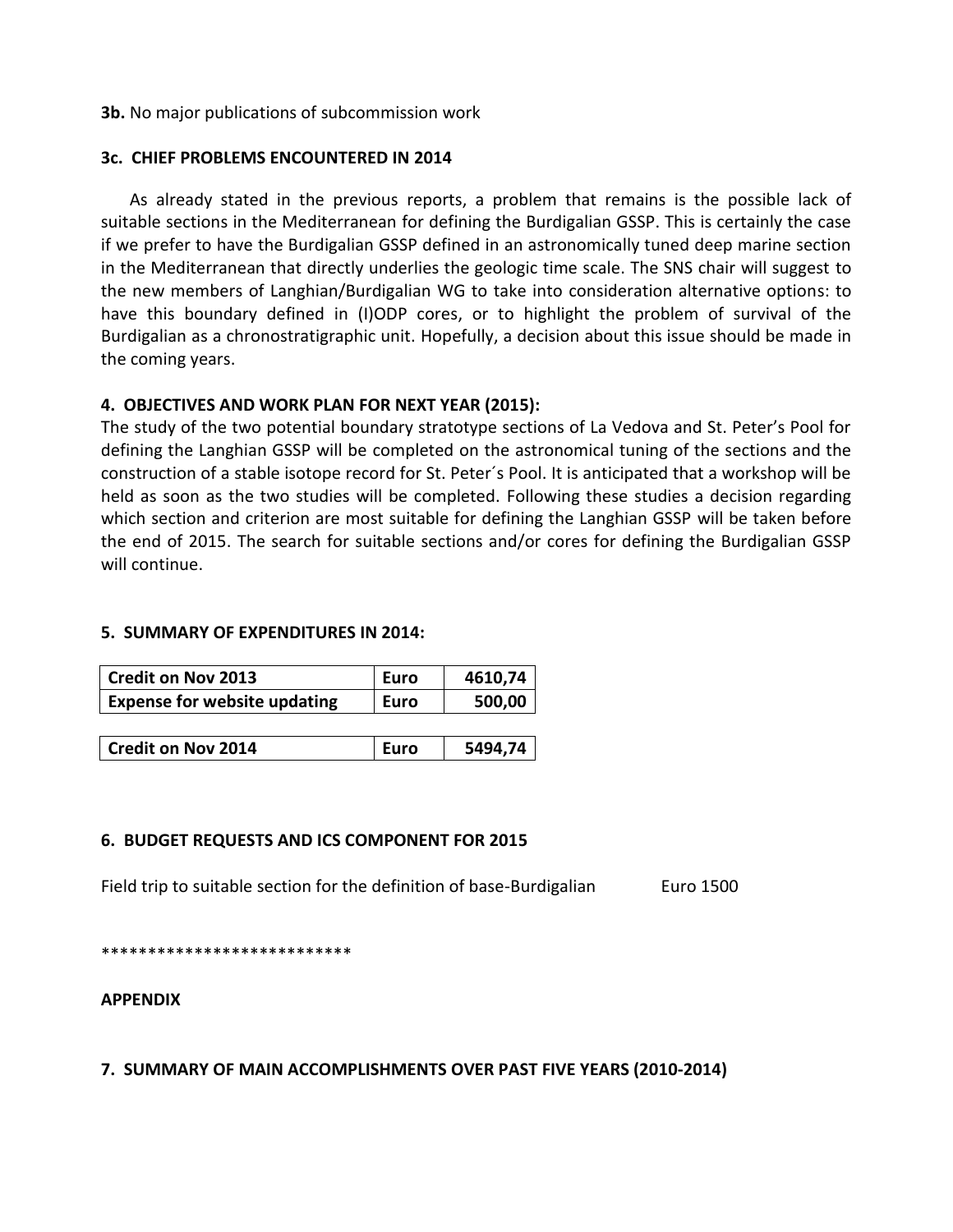# *2010*

Preparation of several papers on the two candidate sections for defining the Langhian GSSP for publication in a special volume of Stratigraphy, on the historical stratotype of the Langhian, and on the taxonomic concept of *Praeorbulina*.

# *2011*

Publication of papers about potential Langhian GSSP sections in a special volume of Stratigraphy. Preparation of the Neogene chapter (ATNTS2012) of the GTS2012 (Hilgen et al., 2012, in press).

## *2012*

Publication of the Neogene chapter ATNTS2012 in GTS2012 (Hilgen et al., 2012). Publication of a new Neogene calcareous nannofossil zonation (Backman et al., 2012).

## *2013*

Presentation of a new Paleogene calcareous nannofossil zonation at the STRATI 2013 Congress in Lisbon (by I. Raffi et al.).

## *2014*

Talk at the Congress of Italian Geological Society (SGI-SIMP) in Milan (September 2014) about: "The Italian contribution to the definition of the ICS timescale: ongoing research" (by I. Raffi and coauthors M. Balini and S. Monechi).

# **8. OBJECTIVES AND WORK PLAN FOR NEXT 2 YEARS (2015-2016)**

A workshop will be organized to discuss on the selection of boundary criteria and sections for defining the 2 remaining stage boundaries in the Miocene, namely the base-Langhian and the base-Burdigalian. A decision will be taken for the Langhian GSSP taking into consideration the two selected sections of La Vedova and St. Peter's Pool. Crucial questions to be addressed during the workshop are: 1) which section is most suitable to be proposed as Langhian GSSP, 2) which prime guiding criterion should be selected. As regards the thorny issue of the Burdigalian GSSP, critical questions are: 1) should we abandon the ambition of having the Burdigalian GSSP directly tied within an astrochronologic framework in order to have the GSSP defined in a Mediterranean landbased section, or should we define this GSSP in drilled ODP sequences at Ceara Rise or any other tuned sequence drilled by (I)ODP, or 2) should the Burdigalian as Stage denotation be disused because no suitable onland stratigraphic sections are available.

Writing of proposals for the Langhian GSSP, and writing on discussion about Burdigalian GSSP in 2015.

## **9. ORGANIZATION AND SUBCOMMISSION MEMBERSHIP**

The SNS is a subcommission of the ICS, founded in 1971. Reference is made to the annual report of 1995 for a brief historical resume of the SNS. The subcommission has four regional committees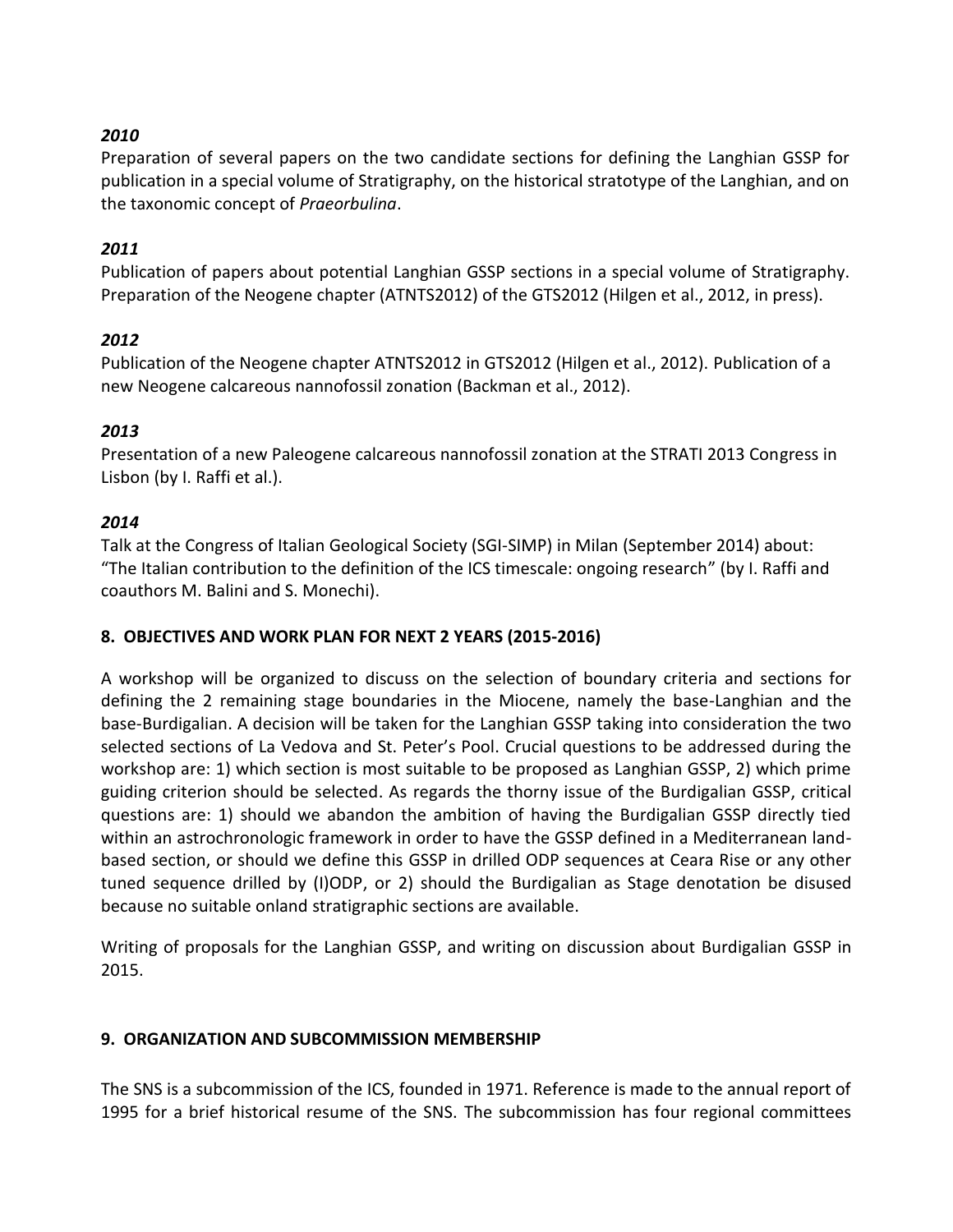(Mediterranean, Pacific, Atlantic and Nordic) and keeps close contacts with the Russian Neogene Commission chaired by Prof. Yuri B. Gladenkov. Apart from the executive bureau, the SNS has 22 voting members and 24 corresponding members (*see Appendix for full list of officers and voting and corresponding members*). The SNS has presently one active working group for defining the GSSP remaining for the Langhian and Burdigalian chaired by Frits Hilgen, with 11 active members (listed below - section 9a). Composition of this WG will be completed within December 2014.

The SNS web site [\(www.sns.unipr.it\)](http://www.sns.unipr.it/) has been renewed and published in December 2013.

Support for the SNS comes from the Chairman's Institution in Italy (Università degli Studi "G. d'Annunzio di Chieti-Pescara). The Secretary's Institution in Parma (Università degli Studi di Parma) hosts the SNS web-site.

# **9a. CURRENT OFFICIERS, VOTING AND CORRESPONDING MEMBERS**

# *Subcommission officers (from August 1, 2012)*

**Chairman**: Isabella Raffi, [Dipartimento di Ingegneria e Geologia,](http://www.unich.it/unichieti/portletlocator/ContattoOrganizzazione_details?path=/BEA%20Repository/132035) Università degli Studi "G. d'Annunzio" di Chieti-Pescara, Campus Universitario, Via dei Vestini 31, 66013 Chieti Scalo, Italy. Email: [raffi@unich.it](mailto:raffi@unich.it)

**Vice Chairmen**: Prof. Kenneth Miller. [Department of Earth and Planetary Sciences,](http://geology.rutgers.edu/) Rutgers University, State University of New Jersey, 610 Taylor Rd., Piscataway, NY 08854-8066, USA. Email: kgm@rci.rutgers.edu

**Secretary**: Elena Turco, Dipartimento di Fisica e Scienze della Terra "Macedonio Melloni", Universita' degli Studi di Parma, Parco Area delle Scienze 157A, 43124, Parma, Italia. Email: elena.turco@unipr.it

# *Voting Members*

Aubry, M.P., USA, [aubry@rci.rutgers.edu](mailto:aubry@rci.rutgers.edu) Backman, J., Sweden, [backman@geo.su.se](mailto:backman@geo.su.se) Berggren, W. A., USA, [wberggren@whoi.edu](mailto:wberggren@whoi.edu) Bernor, R., USA, [rbernor@howard.edu](mailto:rbernor@howard.edu) Beu, A. G., New Zealand, [a.beu@gns.cri.nz](mailto:a.beu@gns.cri.nz) Gladenkov, Y. B., Russia, [gladenkov@ginras.ru](mailto:gladenkov@ginras.ru) Hilgen, F. J., The Netherlands, [f.j.hilgen@uu.nl](mailto:f.j.hilgen@uu.nl) Nishi, H., Japan, [hnishi@m.tohoku.ac.jp](mailto:hnishi@m.tohoku.ac.jp) Hodell, D., UK, [dah73@cam.ac.uk](mailto:dah73@cam.ac.uk) Iaccarino, S. M., Italy, [iaccarin@unipr.it](mailto:iaccarin@unipr.it) Kent, D. V., USA, [dvk@rci.rutgers.edu](mailto:dvk@rci.rutgers.edu) Miller, K. G., USA, [kgm@rci.rutgers.edu](mailto:kgm@rci.rutgers.edu) Pälike, H., Germany, [hpaelike@marum.de](mailto:hpaelike@marum.de) Pearson, P., UK, [PearsonP@cardiff.ac.uk](mailto:PearsonP@cardiff.ac.uk) Piller, W. E., Austria, [Werner.piller@uni-graz.at](mailto:Werner.piller@uni-graz.at)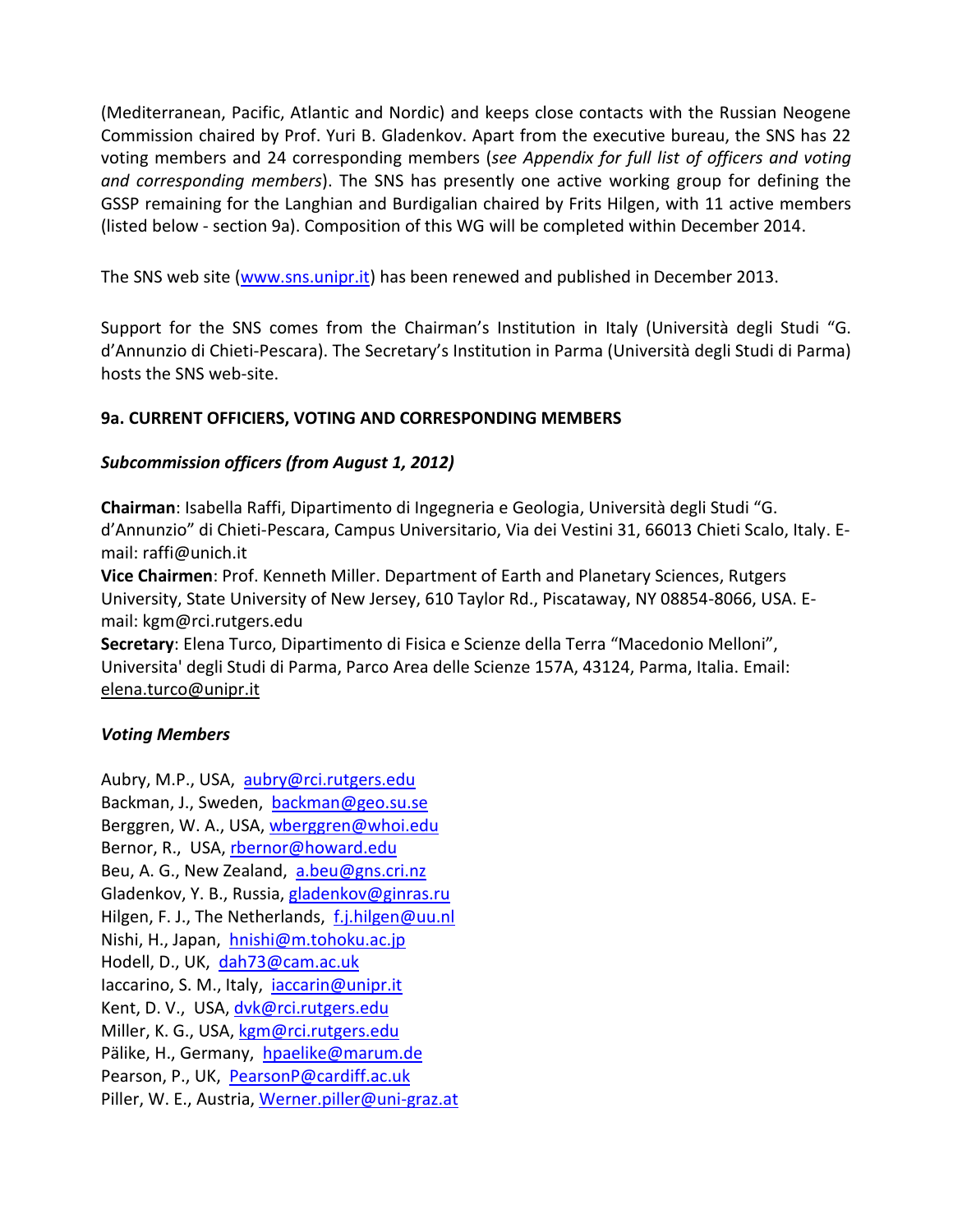Raffi, I.,Italy, [raffi@unich.it](mailto:raffi@unich.it) Rook, L., Italy, [lorenzo.rook@unifi.it](mailto:lorenzo.rook@unifi.it) Sierro, F. J., Spain, [sierro@usal.es](mailto:sierro@usal.es) Tian, J., China, [tianjun@tongji.edu.cn](mailto:tianjun@tongji.edu.cn) Turco, E., Italy, [elena.turco@unipr.it](mailto:elena.turco@unipr.it) Vai, G. B., Italy, [giambattista.vai@unibo.it](mailto:giambattista.vai@unibo.it) Van Couvering, J., USA, [vanc@micropress.org](mailto:vanc@micropress.org)

## *Corresponding Members*

Barron J., USA, [jbarron@usgs.gov](mailto:jbarron@usgs.gov) Beltran C., France[, catherine.beltran@upmc.fr](mailto:catherine.beltran@upmc.fr) Billups K., USA, [kbillups@udel.edu](mailto:kbillups@udel.edu) Cahuzac, B., France, [b.cahuzac@ufr-termer.u-bordeaux1.fr](mailto:b.cahuzac@ufr-termer.u-bordeaux1.fr) Di Stefano A., Italy, [distefan@unict.it](mailto:distefan@unict.it) Drinia H., Greece, [cntrinia@geol.uoa.gr](mailto:cntrinia@geol.uoa.gr) Edwards L. E., USA, [leedward@usgs.gov](mailto:leedward@usgs.gov) Foresi L. M., Italy, [luca.foresi@unisi.it](mailto:luca.foresi@unisi.it) Holbourn A., Germany, [ah@gpi.uni-kiel.de](mailto:ah@gpi.uni-kiel.de)  Hudackova, N., Slovakia, [hudackova@nic.fns.uniba.sk](mailto:hudackova@nic.fns.uniba.sk) Janssen, A. W., Malta, [ajanssen@go.net.mt](mailto:ajanssen@go.net.mt) Janssen, R., Germany, [Ronald.Janssen@senkenberg.de](mailto:Ronald.Janssen@senkenberg.de) Kovac, M., Slovakia, [kovacm@fns.uniba.sk](mailto:kovacm@fns.uniba.sk) Mein, P., France, [mein@univ-lyon1.fr](mailto:mein@univ-lyon1.fr) Montanari, A., Italy, [sandro.ogc@fastnet.it](mailto:sandro.ogc@fastnet.it) Mudie, P., Canada, [pmudie@agc.bio.ns.ca](mailto:pmudie@agc.bio.ns.ca) Nagymarosy, A., Hungary, [gtorfo@ludens.elte.hu](mailto:gtorfo@ludens.elte.hu) Pichezzi, R., Italy, rita.pichezzi@apat.it Raymo, M. E., USA, [raymo@ldeo.columbia.edu](mailto:raymo@ldeo.columbia.edu) Rio, D., Italy, [domenico.rio@unipd.it](mailto:domenico.rio@unipd.it) Roveri, M., Italy, [marco.roveri@unipr.it](mailto:marco.roveri@unipr.it) Smolka, P. P., Germany, [smolka@uni-muenster.de](mailto:smolka@uni-muenster.de) Stoykova, K., Bulgaria, [stoykova@geology.bas.bg](mailto:stoykova@geology.bas.bg) Thunell, R., USA, [thunell@geol.sc.edu](mailto:thunell@geol.sc.edu)

## *Working Group on Langhian and Burdigalian GSSPs members*

Hilgen, F. (Chair), The Netherlands, [f.j.hilgen@uu.nl](mailto:f.j.hilgen@uu.nl) Berggren, W. A., USA, [wberggren@whoi.edu](mailto:wberggren@whoi.edu) Channell, J. E., USA, [jetc@ufl.edu](mailto:jetc@ufl.edu) Di Stefano, A., Italy, [distefan@unict.it](mailto:distefan@unict.it) Foresi, L. M., Italy, [luca.foresi@unisi.it](mailto:luca.foresi@unisi.it) Holbourn, A., Germany, [ah@gpi.uni-kiel.de](mailto:ah@gpi.uni-kiel.de) Iaccarino, S. M., Italy, [iaccarin@unipr.it](mailto:iaccarin@unipr.it) Lirer, F., Italy, [fabrizio.lirer@iamc.cnr.it](mailto:fabrizio.lirer@iamc.cnr.it) Miller, K. G., USA, [kgm@rci.rutgers.edu](mailto:kgm@rci.rutgers.edu) Pearson, P., UK, [PearsonP@cardiff.ac.uk](mailto:PearsonP@cardiff.ac.uk)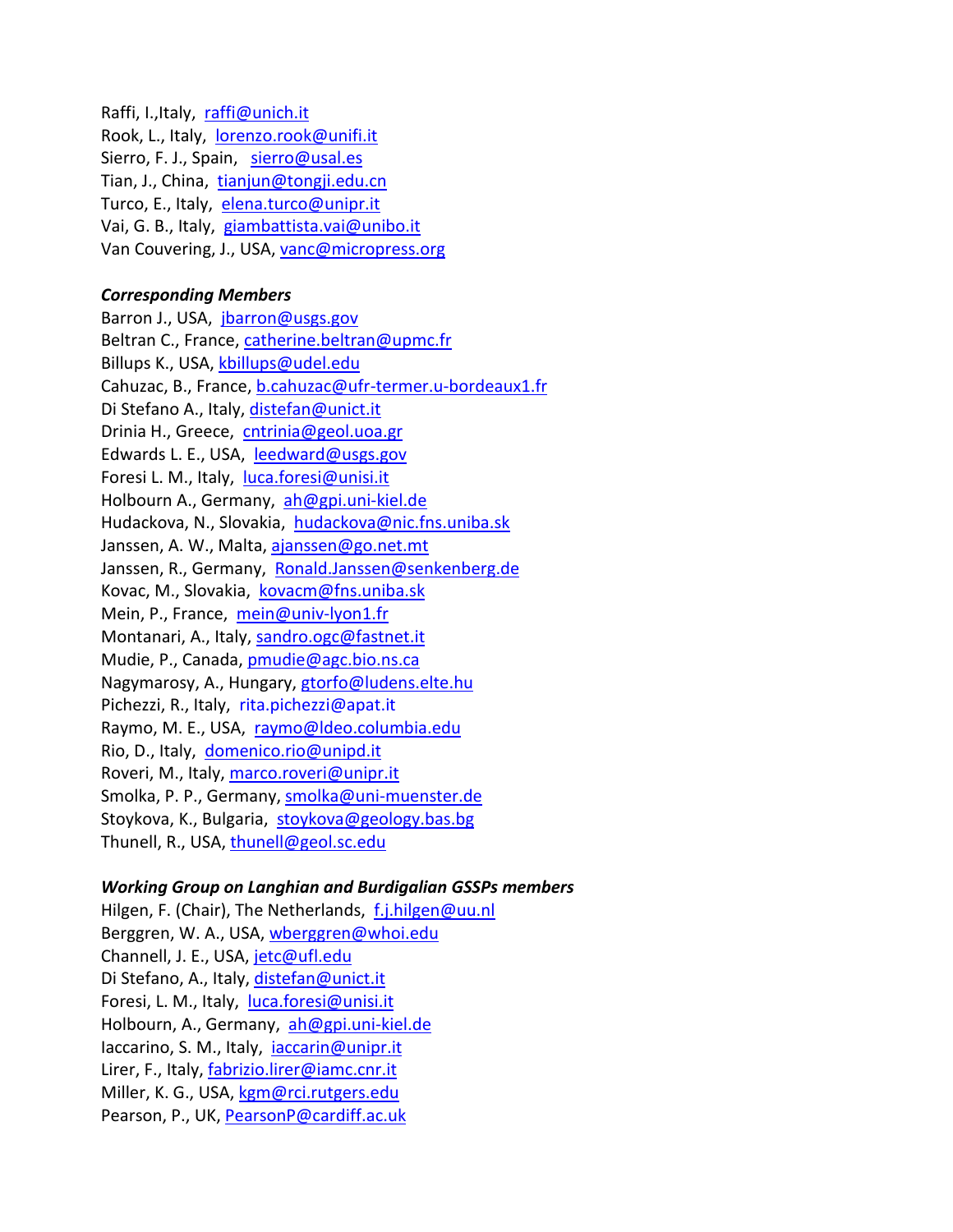Raffi, I., Italy, [raffi@unich.it](mailto:raffi@unich.it) Turco, E., Italy, [raffi@unich.it](mailto:raffi@unich.it)

# **9c. INTERFACES WITH OTHER INTERNATIONAL PROJECTS**

There is a close link with (I)ODP because of its important role in the development of integrated time scales for the Neogene, in testing the global correlation potential of bio-events, and in a better understanding of climate and ocean history during this time span.

There is even a link with the activity of the EARTHTIME-EU Research Networking Programme (RNP), that is part of a broader international initiative "EARTHTIME: a community-based scientific effort aimed at sequencing Earth history through an integrated geochronologic and stratigraphic approach".